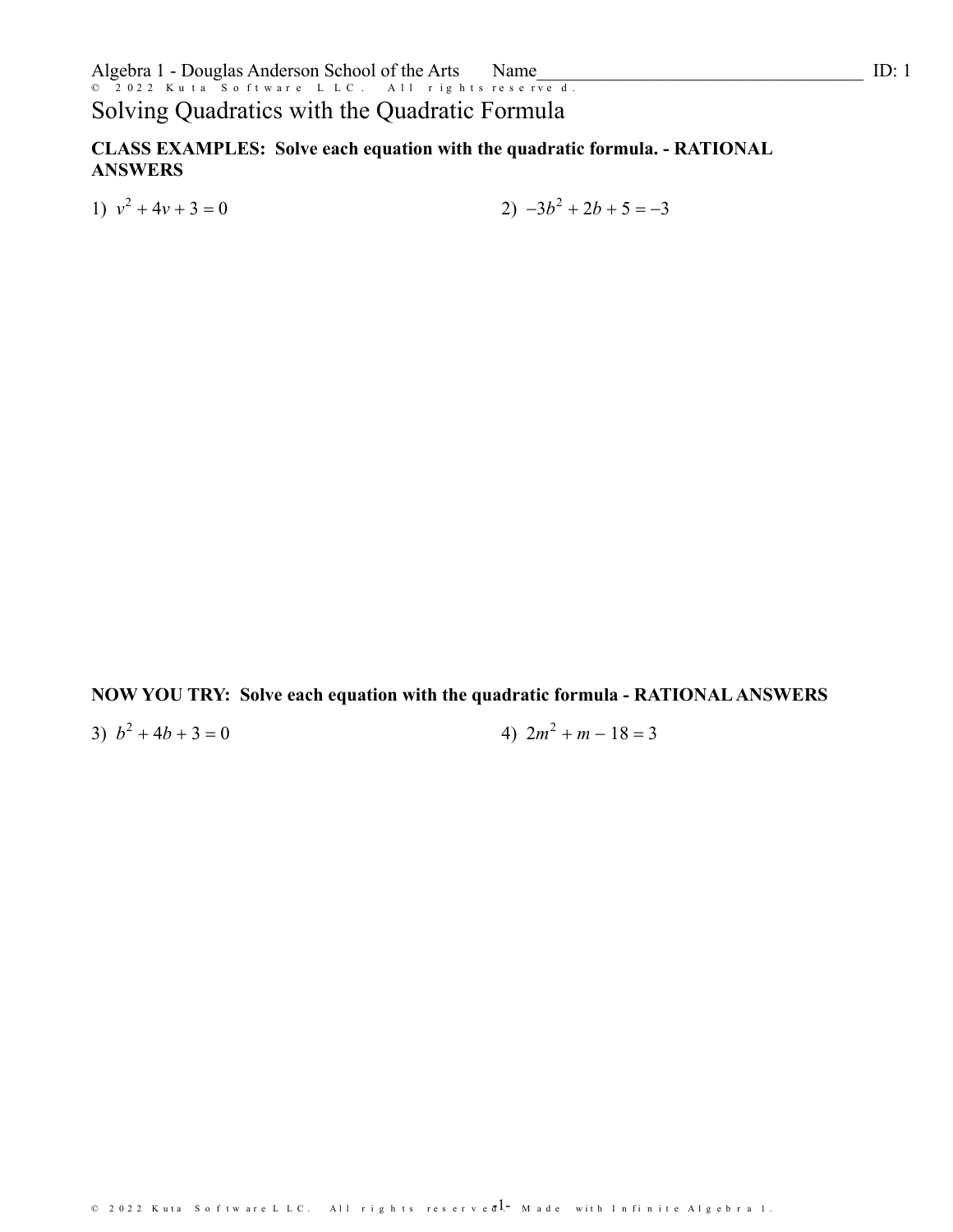CLASS EXAMPLES: Solve each equation with the quadratic formula. - Round DECIMAL **ANSWERS to the nearest Thousandth** 

6)  $5n^2 - 4 = -5$ 5)  $6p^2 - 17 = -5$ 

NOW YOU TRY: Solve each equation with the quadratic formula. - Round DECIMAL **ANSWERS to the nearest Thousandth** 

8)  $2x^2 - 10 = 12$ 7)  $4r^2 + 8r - 1 = 0$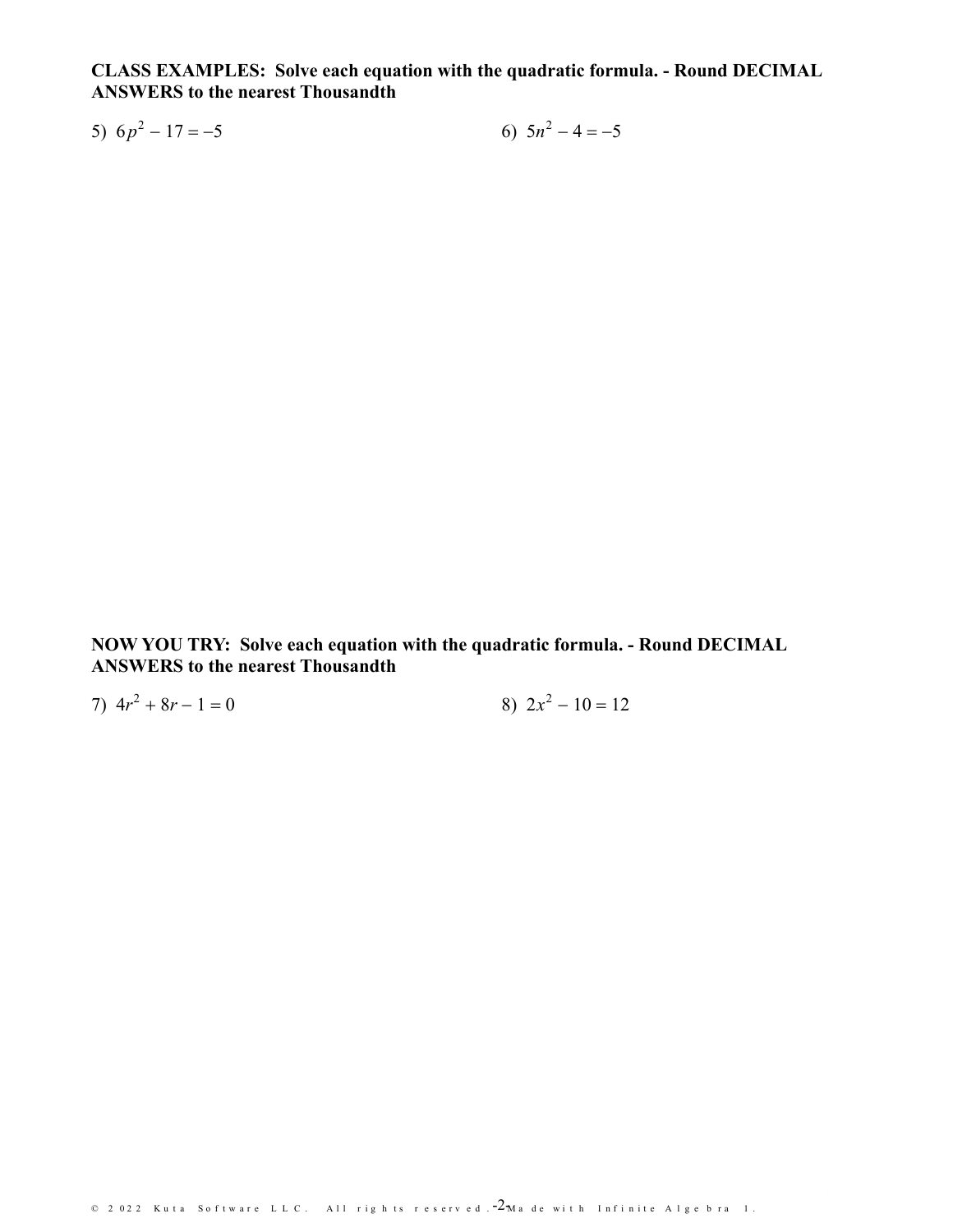CLASS EXAMPLES: Solve each equation with the quadratic formula - Irrational Answers Level 1

9)  $2a^2 + 3a - 7 = 0$ 10)  $x^2 - 11x + 25 = 11$ 

NOW YOU TRY: Solve each equation with the quadratic formula - Irrational Answers Level 1

12)  $p^2 - 3p - 4 = -2$ 

11)  $2r^2 - r - 2 = 0$ 

© 2022 Kuta Software LLC. All rights reserved $\overline{3}$ -Made with Infinite Algebra 1.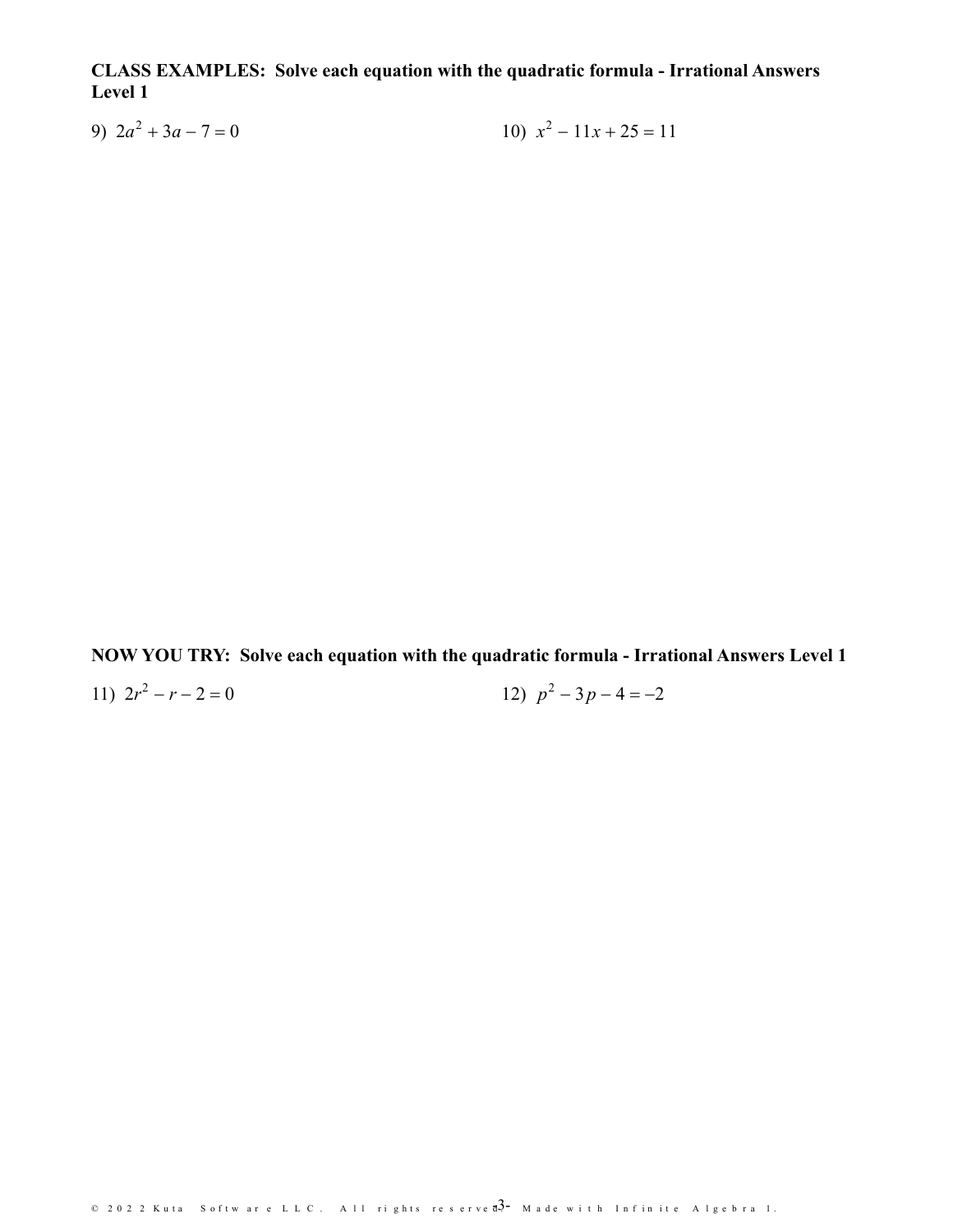CLASS EXAMPLES: Solve each equation with the quadratic formula. - Irrational Answers Level 2

14)  $4n^2 - 6 + 3n = 3n - 1$ 13)  $3r^2 - 2r - 5 = 2$ 

NOW YOU TRY: Solve each equation with the quadratic formula. - Irrational Answers Level 2

15)  $4v^2 + 4v - 9 = 0$ 

16)  $3v^2 - 4v - 8 = 0$ 

© 2022 Kuta Software LLC. All rights reserved.<sup>-4</sup>-Made with Infinite Algebra 1.